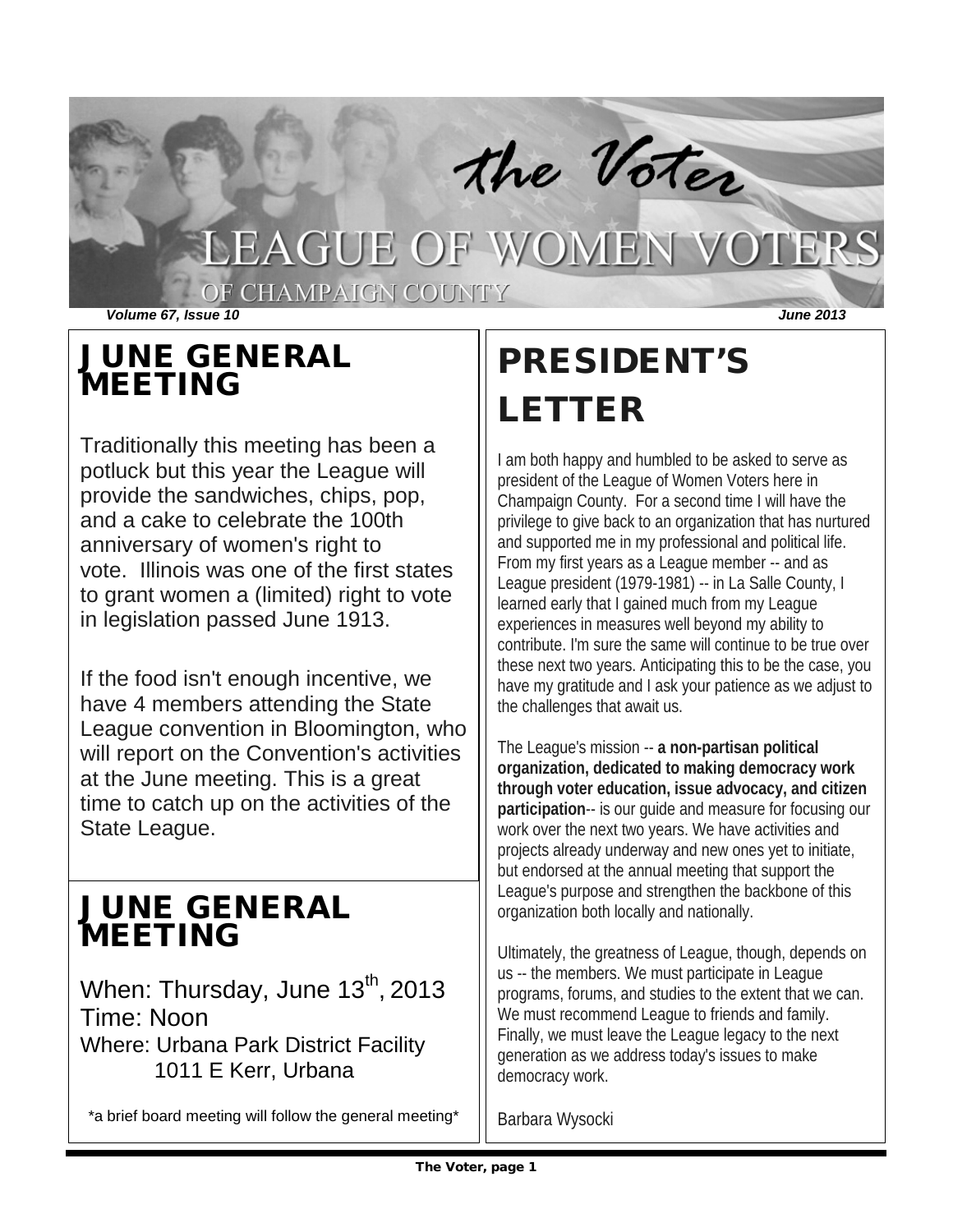| <b>LWVCC Officers for 2013-2014</b>                                                        | <b>MARIANNE FERBER</b>                             |
|--------------------------------------------------------------------------------------------|----------------------------------------------------|
| President:<br>Barbara Wysocki                                                              |                                                    |
| b-wysocki@hotmail.com<br>217-367-5014                                                      | Marianne Ferber was born in 1923 in                |
| 1 <sup>st</sup> Vice President (Organization):<br><b>Trisha Crowley</b>                    |                                                    |
| tcrowley9491@gmail.com<br>217-359-2514                                                     | Czechoslovakia and died in Urbana on May 11,       |
|                                                                                            | 2013.                                              |
| 2 <sup>nd</sup> Vice President (Program):<br>Theresa Michelson                             |                                                    |
| 217-344-4078<br>thmichelson@gmail.com                                                      | Marianne was an active member of the               |
| Mary Kay Pleck<br>Secretary:                                                               | Champaign County League for many years and         |
| mkpleck@hotmail.com<br>217-344-3747                                                        | served as President from 1962-1963.                |
|                                                                                            |                                                    |
| Sandy Volk<br>Treasurer:                                                                   | As a longtime professor of economics at the        |
| sandyvolk803@gmail.com<br>217-367-7664                                                     | University of Illinois she specialized in the      |
| <b>Newsletter Editor:</b><br>Michelle Jett                                                 | economics of women in the workplace and            |
| michellejett1@gmail.com                                                                    | personally introduced me to the benefits of taxes. |
| Webmaster:<br>Corrie Proska                                                                |                                                    |
| corrieproska@hotmail.com                                                                   | One of the very first LWVCC meetings I attended    |
|                                                                                            | Marianne was the speaker and eloquently            |
| Directors:<br>Antje Kolodziej<br>antje@illinois.edu                                        | explained why we should be pleased to pay          |
| sphillip3@netzero.com<br><b>Sue Phillips</b><br>debrugg@aol.com                            | taxes.                                             |
| Debbie Rugg<br>bssegal@mindspring.com<br><b>Betty Segal</b>                                |                                                    |
|                                                                                            | Marianne Ferber is one of the many special         |
| <b>Chair: Lois Gullerud</b><br>Nominating Committee:                                       | League members who give us substance and           |
| Jan Anderson, Geri Kirchner                                                                | memories that make us a great League of            |
| Do you have friends or acquaintances who might be                                          | Women Voters!                                      |
| interested in the League? Share your newsletter! We                                        |                                                    |
| will add them for three months to the mailing list for the                                 | I will miss her.                                   |
| Voter. Email Sue Phillips at sphillip3@netzero.com or<br>phone her at 359-8818 with names. |                                                    |
|                                                                                            | Debbie Rugg                                        |
|                                                                                            |                                                    |

## WELCOME KIM!

Again this year, our League will have a student intern! Beginning on August  $1<sup>st</sup>$ , Kimberly DeGiacomo will assist us in website development and be a League presence on campus as she collaborates with other student organizations on voter registration, setting up forums, and works on other forms of civic engagement.

Kim is a senior at the UI, majoring in Global Studies and Spanish. She's had experience as an intern with SmileHealthy, a volunteer as a Spanish tutor at Campus Middle School, even worked as a lighting technician at Krannert.

There will be more about Kim in the next newsletter.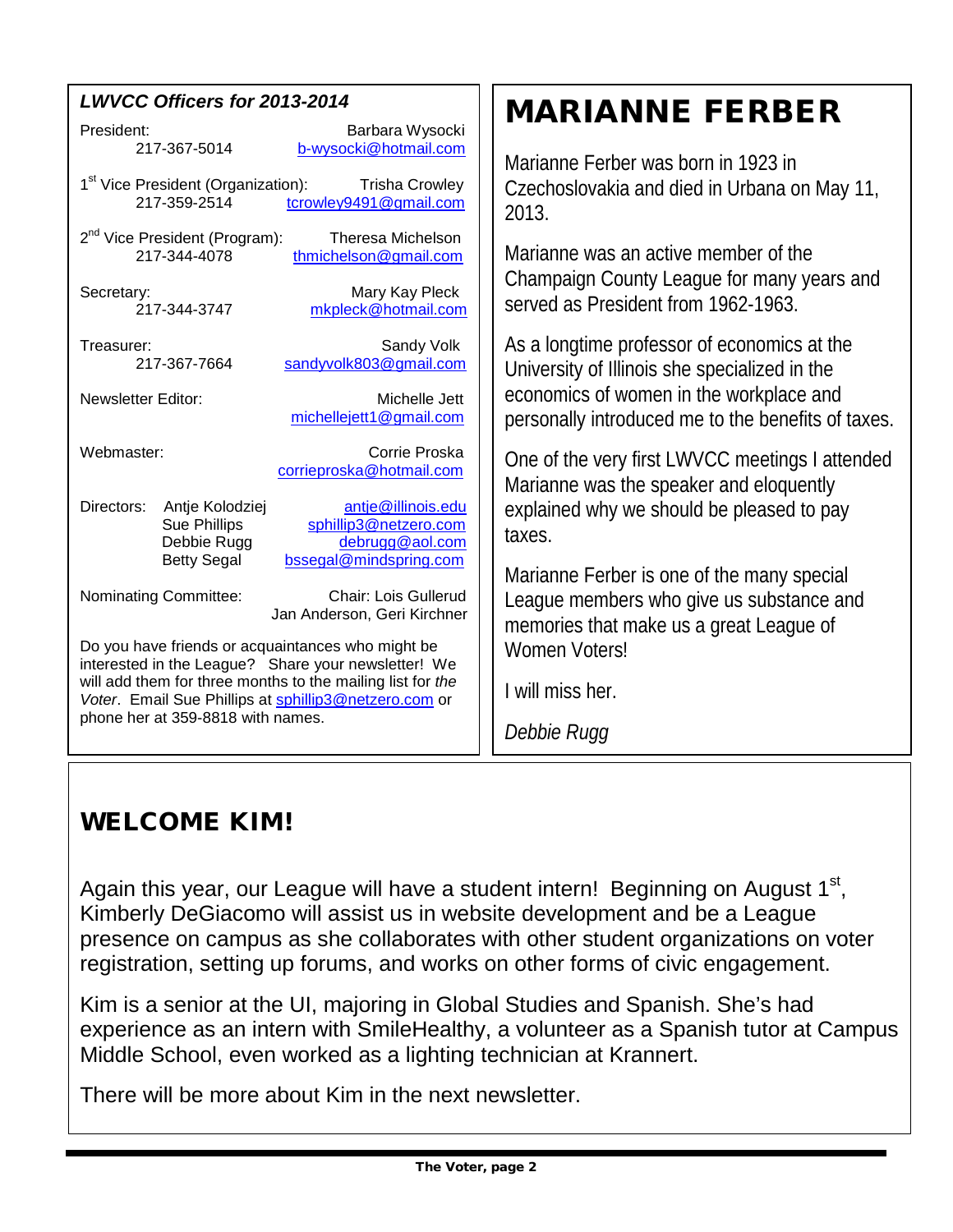|                                                                                                                   | Date: __________________                            |
|-------------------------------------------------------------------------------------------------------------------|-----------------------------------------------------|
|                                                                                                                   | Zip: _________________                              |
| Include this email address in the League Membership Directory? YES NO                                             | (please circle one)                                 |
| Please circle the type of membership: Individual Dues* \$65.00<br>Household Dues* \$97.50 #NEW Member Due \$32.50 | Student Dues* \$5.00<br>#New Household Dues \$48.75 |
| Please make checks payable to LWVCC, and mail to: Sue Phillips, 1018 W William, Champaign, IL 61821               |                                                     |

#Dues for new members, for one year, are half the amount paid by continuing members. \*Dues and donations are not tax deductible as charitable contributions from your federal income tax return. You may, however, make a tax deductible contribution to the Education Fund (of LWVCC) by writing a separate check made payable to "LWVIL Education Fund". Please include "Champaign County" on the memo line of your check. Check your *Voter* mailing label for the month your membership dues are payable.

## LWVCC Fair Tax: Present and Future

This past year local Leagues in Illinois have been working on the Graduated Rate Income Tax, also known as the Fair Tax, as part of the LWVIL Fiscal Policy ACTION. The first step is to educate our committee members, our own League members and then seek to educate others and our legislators. The goal is to have a constitutional amendment on the November 2014 ballot.

Our LWVCC committee has been reading up a storm of course. More importantly several of us went to training at an LWVIL Bloomington session with Ralph Martire (CTBA) and Peter Starszynksi (CBI). Since that time Peter has been in Champaign-Urbana for meetings that LWVCC has publicized and attended. The meetings have included members of the coalition effort to get a fair tax possible with a change to our state constitution. The League also hosted Martire at the May meeting.

The Committee is now working on initial talks with Champaign County mayors and legislators. We anticipate that the LWVIL June Convention will give us further info and impetus for the final campaign to get this on the ballot. Please contact the chair Debbie Rugg [debrugg@aol.com](mailto:debrugg@aol.com) or 621 7180 if you have questions, comments or wish to join us. We meet monthly and are pleased to have new or one time members of our group.

## RESOLUTION HONORING MARY BLAIR

WHEREAS, Mary Blair has been a member of the League of Women Voters for more than 50 years; and WHEREAS, Mary has served in a leadership position in her home Leagues for most of those years; and WHEREAS, Mary exemplifies the League motto "Making Democracy Work"; and WHEREAS, Mary has been Chair of the League of Women Voters of Champaign Count Observer program for many years, developing this program into one of the best League Observer programs in the state and the nation; and WHEREAS, Mary has recruited many hundreds of League members as Observers over the years; and WHEREAS, Many members have found Observing to be a rewarding introduction to public service; and WHEREAS, Mary is stepping down from her position as Chair of the Observers, leaving the program in the capable hands of Betty Segal. NOW THEREFORE, the Board of Directors of the League of Women Voters of Champaign County thanks Mary from the bottom of their hearts for her service, and hopes to see her at monthly meetings for many years to come.

Corrie Proksa, President League of Women Voters of Champaign County